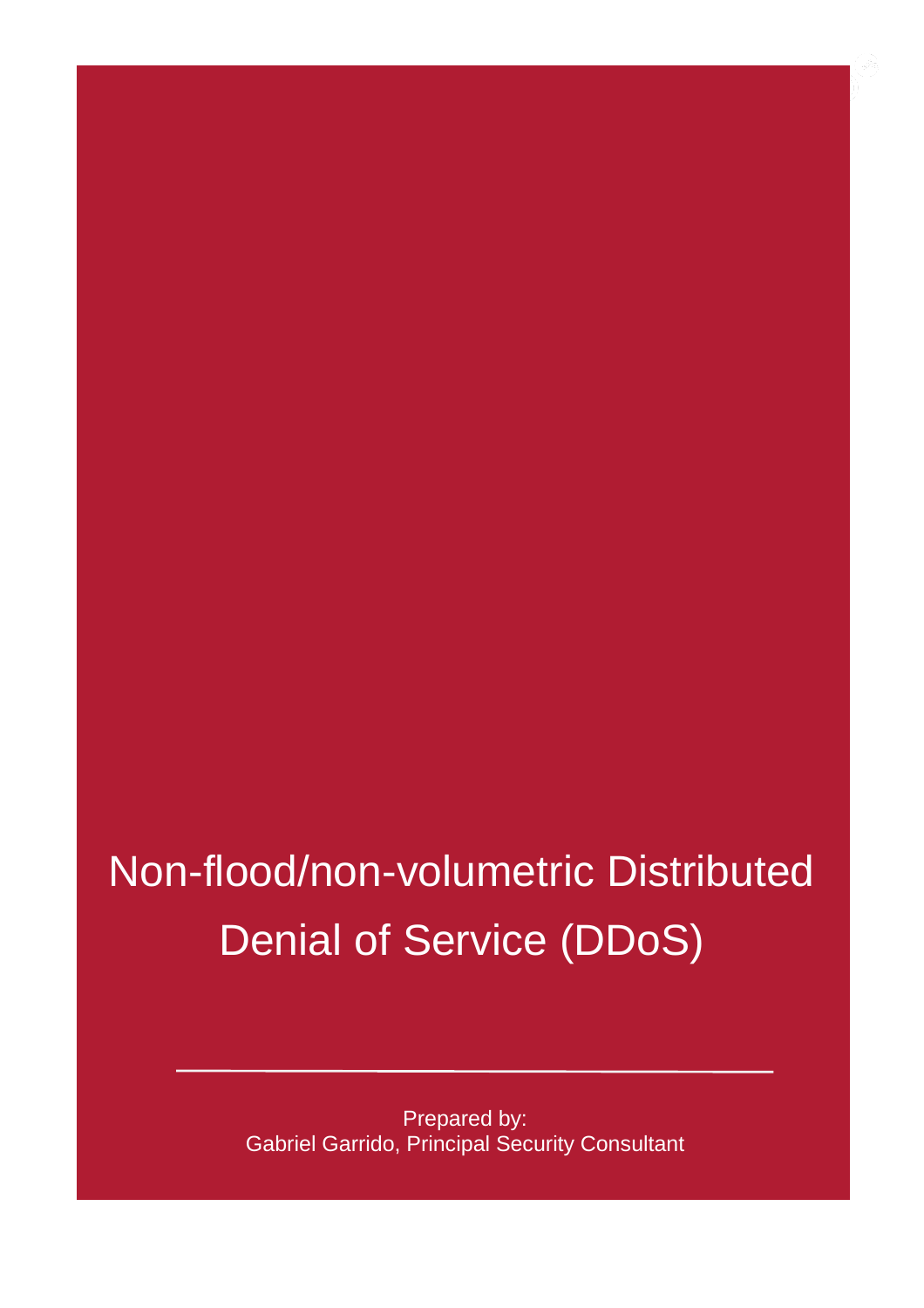## <span id="page-1-0"></span>**Table of contents**

| 1. Introduction                    | $\overline{3}$ |
|------------------------------------|----------------|
| 2. Definitions                     | $\overline{4}$ |
| 3. Categories                      | 5              |
| 4. Real-world examples             | $6\phantom{1}$ |
| <b>5. Techniques</b>               | $\overline{7}$ |
| <b>6. Classification</b>           | 11             |
| 7. The cloud & non-volumetric DDoS | 12             |
| 8. Defences                        | 13             |
| 9. Conclusion                      | 16             |
| 10. Further reading                | 17             |
| 11. References                     | 18             |
|                                    |                |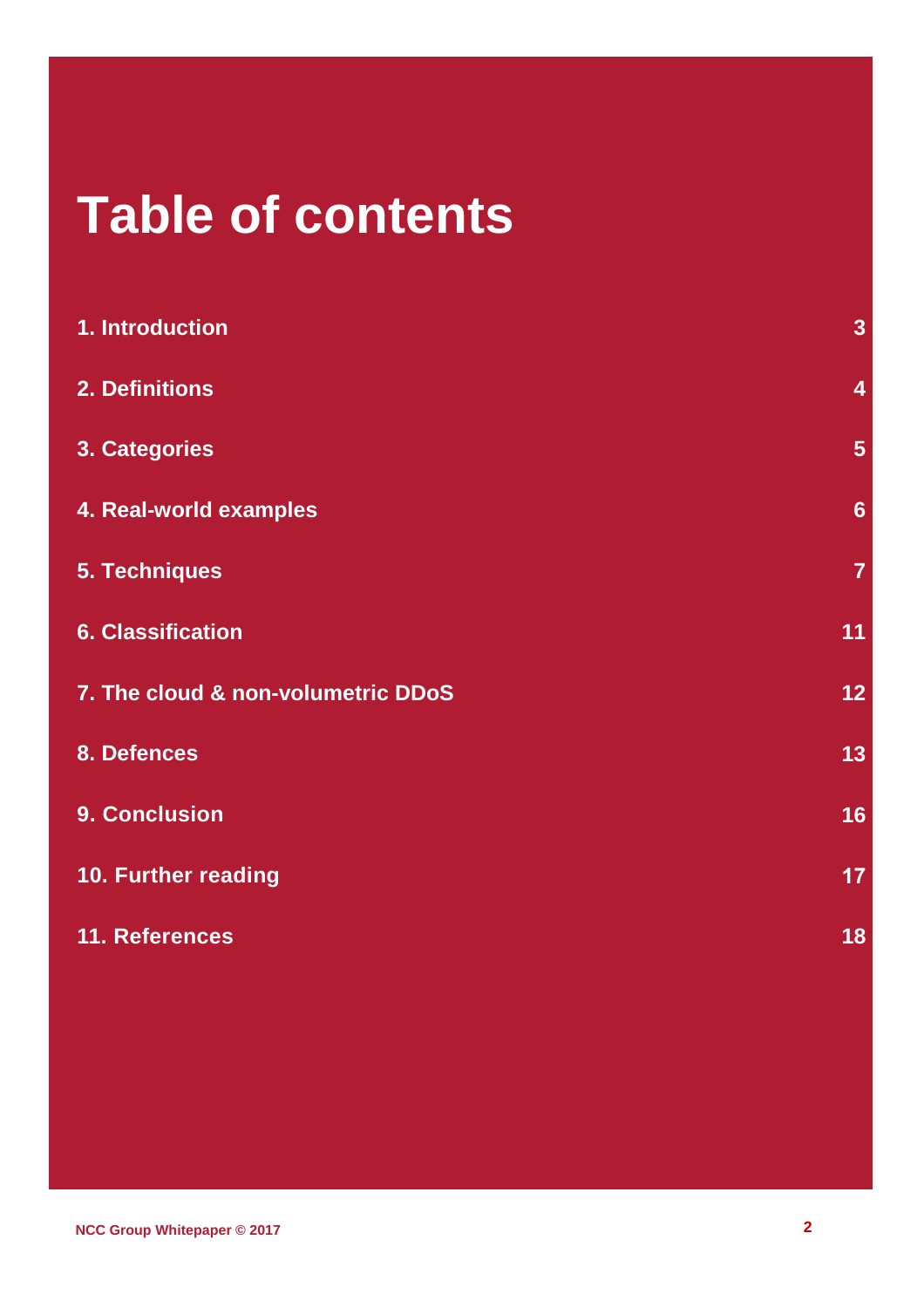## **1. Introduction**

Over the last two decades, both Denial of Service (DoS) and Distributed Denial of Service (DDoS) attacks have been growing in frequency, complexity and volume.

Traditionally, these attacks are associated with botnets and large amounts of traffic aimed at disrupting Internet-facing services. However, while the goal of these attacks remains the same, the variety and complexity has evolved and coupled with the increase of available network speeds, these attacks are a growing threat.

DoS attacks were almost anecdotal 25 years ago, however, they have now become a real problem for online trading companies and service providers.

Today, if an organisation is subject to a DDoS attack for a period of time it can have a significant impact on revenue, brand reputation and stock market valuation as well as the cost of handling and recovering following an attack.

This whitepaper aims to provide an overview of non-volumetric DDoS attacks, addressing the techniques used to carry out such attacks and the defences or mitigations needed to improve system resilience when under attack.

**A DDoS attack can have significant impact on revenue, brand reputation and stock market valuations.**

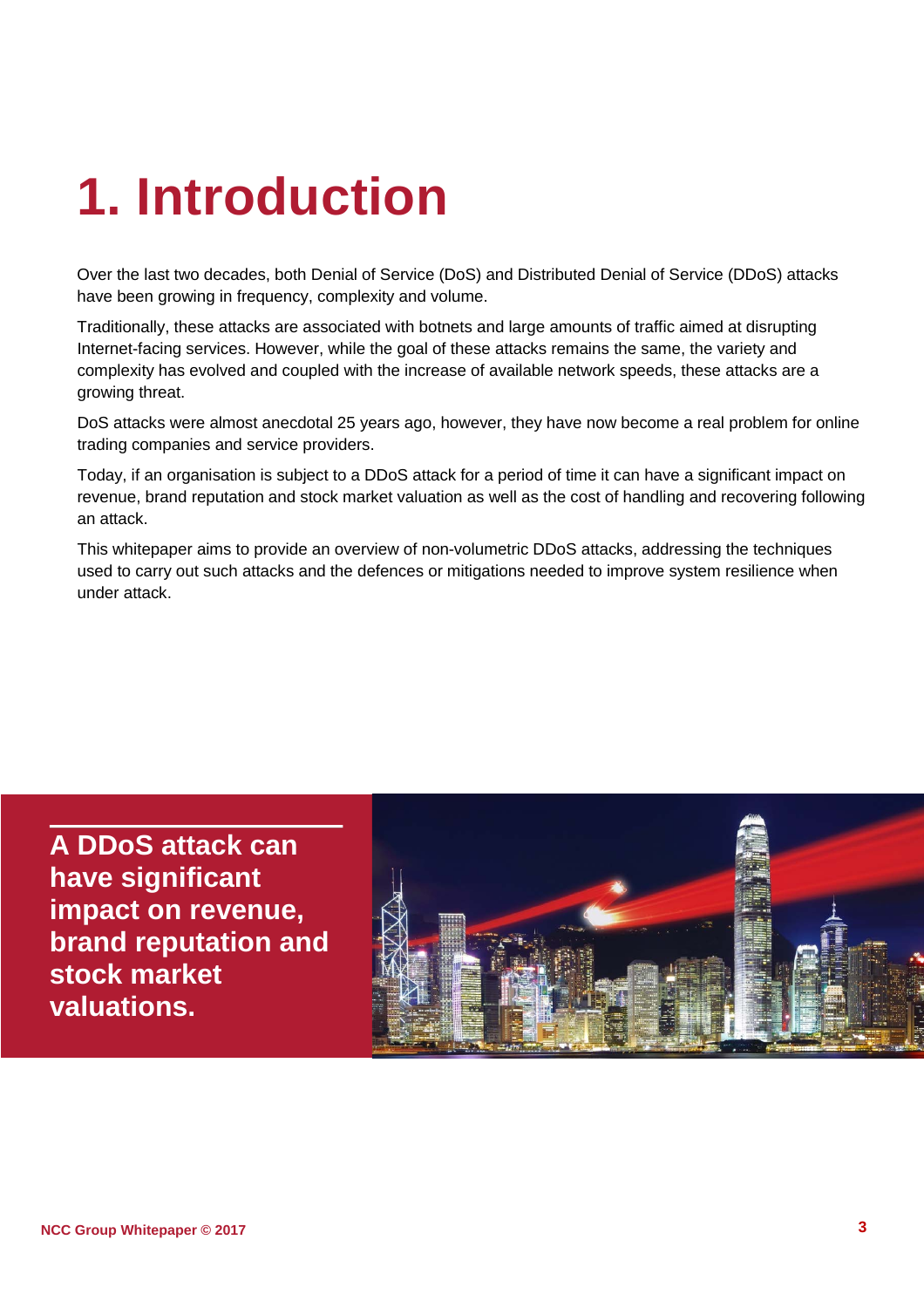# <span id="page-3-0"></span>**2. Definitions**

#### **Denial of Service (DoS) attack**

These attacks occur when an attacker takes action that results in the target computer systems being unable to operate as usual.

#### **Distributed Denial of Service (DDoS) attack**

DDoS attacks occur when an attacker carries out attacks from multiple sources.

#### **Flood/volumetric DDoS**

Flood and volumetric attacks seek to overwhelm the targeted system in order to exhaust the connection limit or the processing power to achieve DoS conditions.

#### **Non-flood/non-volumetric DDoS**

By focusing on specific resources and exhausting them, low volume attacks can take out a piece of the infrastructure while being under the radar of any volumetric monitoring. Resource examples include CPU usage, connection table sizes, HTTP session limit and complex back-end database queries.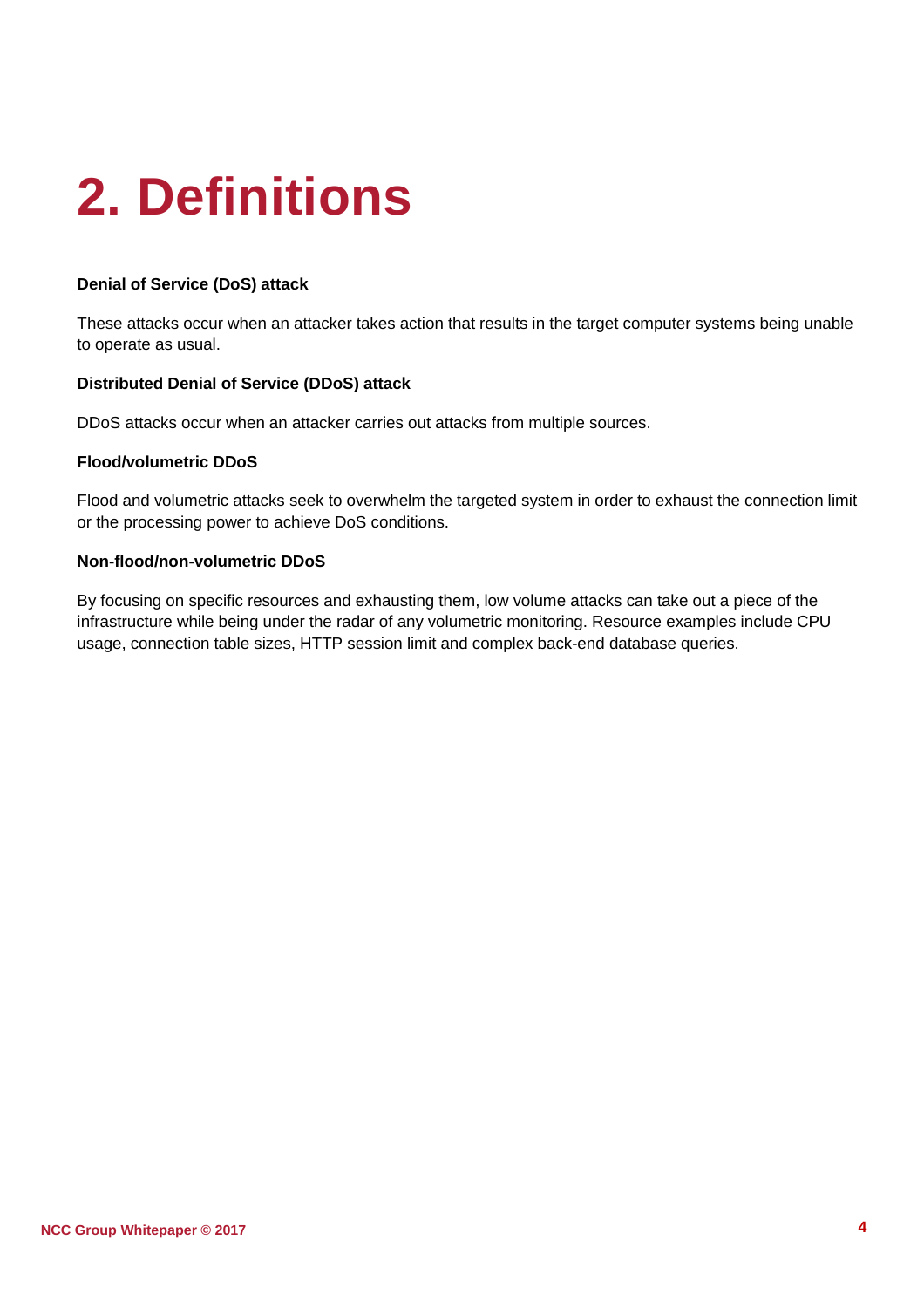## <span id="page-4-0"></span>**3. Categories**

There are four properties that define and categorise DoS attacks. These are:

#### **IP protocol: Connection vs connectionless**

Connection-based attacks require a connection between the client and the server. The connection is either required to launch the attacks or the connection mechanism is abused to cause the DoS attack, for example HTTP slow requests or HTTP session exhaustion.

On the other hand, connectionless attacks do not require a session that is established between the attacker and server. All ICMP/UDP-based DoS attacks are a good example of connectionless attacks since these are connectionless protocols.

However, there is a concept of state when it comes to connectionless protocols. For example, a DNS request for "www.example.com" using UDP is expecting a UDP reply that says it is at IP address "w.x.y.z".

#### **Volumetric vs non-volumetric**

The aim of volumetric attacks is to exhaust bandwidth or processing resources. This is done by flooding the victim with network traffic regardless of the protocol used. Amplification attacks are volumetric.

The goal of non-volumetric attacks is the same as volumetric attacks but without flooding the victim with large amounts of packets. Most non-volumetric attacks are under 100MBps [1].

#### **Direction vs reflection**

Direction and reflection attacks are two options used when attacking a system.

A direct attack is where the assailant strikes the victim directly and a reflected attack on the other hand relies on the attacker spoofing the victim's IP address in order to send packets to multiple third-party reflectors so the third-parties reply directly to the victim.

#### **Network layer vs application layer**

Attacks can be aimed at different OSI layers. Layers three-four (network) and seven (application) are the main targets.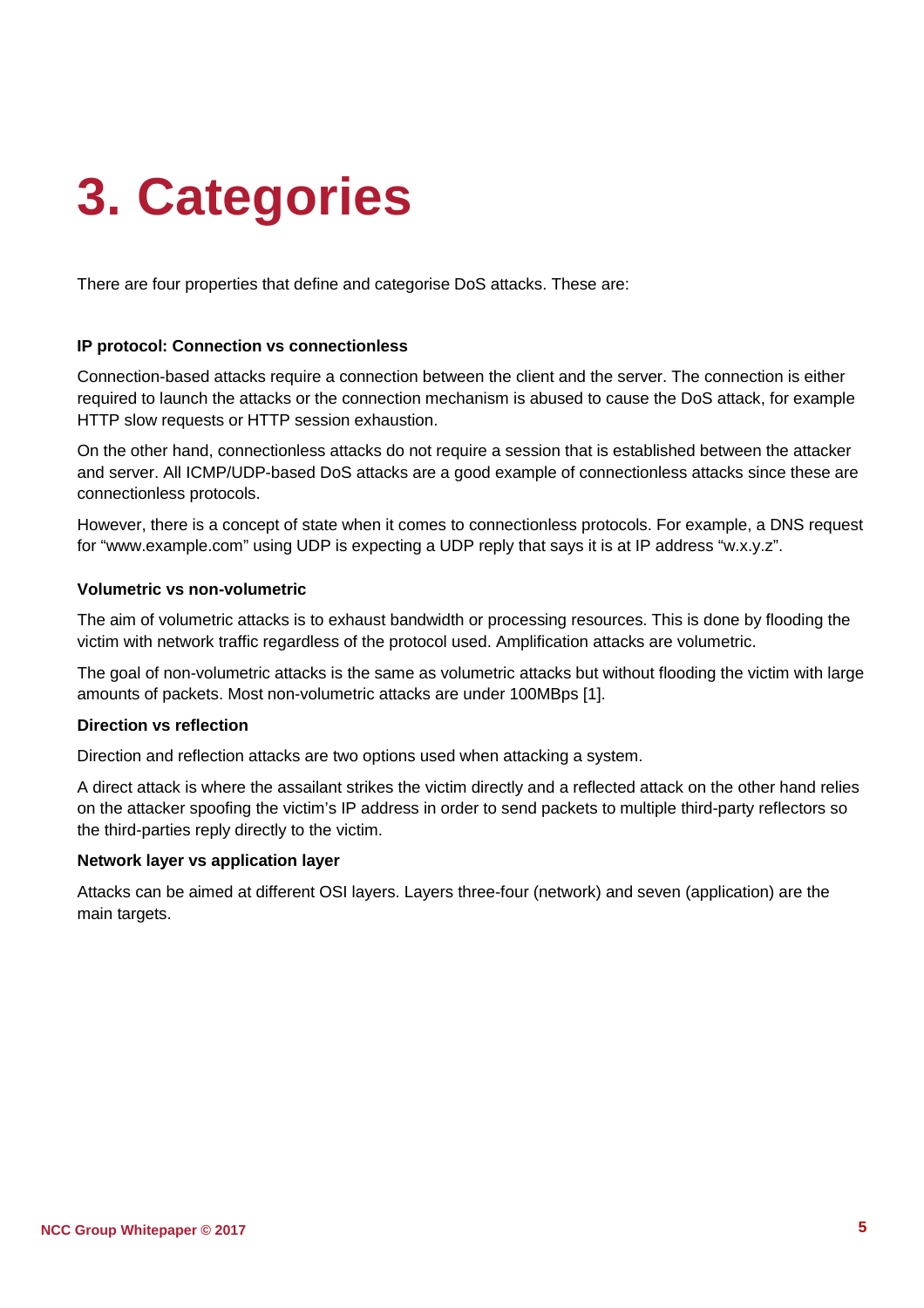## <span id="page-5-0"></span>**4. Real-world examples**

There is not enough public incident data to analyse the impact of non-volumetric attacks in the real world. However, the efficiency of these has been well documented.

According to Digital Map Attack [2], all recent DDoS attacks are a combination of all available techniques. However, only volumetric-based attacks tend to hit the news.

As occurrences mutate over time, it becomes more difficult to put the appropriate defences in place. The use of multiple DDoS techniques in a single incident increases the probability of causing real damage. This is because volumetric attacks tends to attract attention and is the first symptom to be addressed when an incident arises.

DDoS attacks are often used as a smokescreen. This involves getting everyone to focus on an attack while sensitive information such as logins, passwords and credit card details are being siphoned off via a discovered exploitable vulnerability in the underlying infrastructure.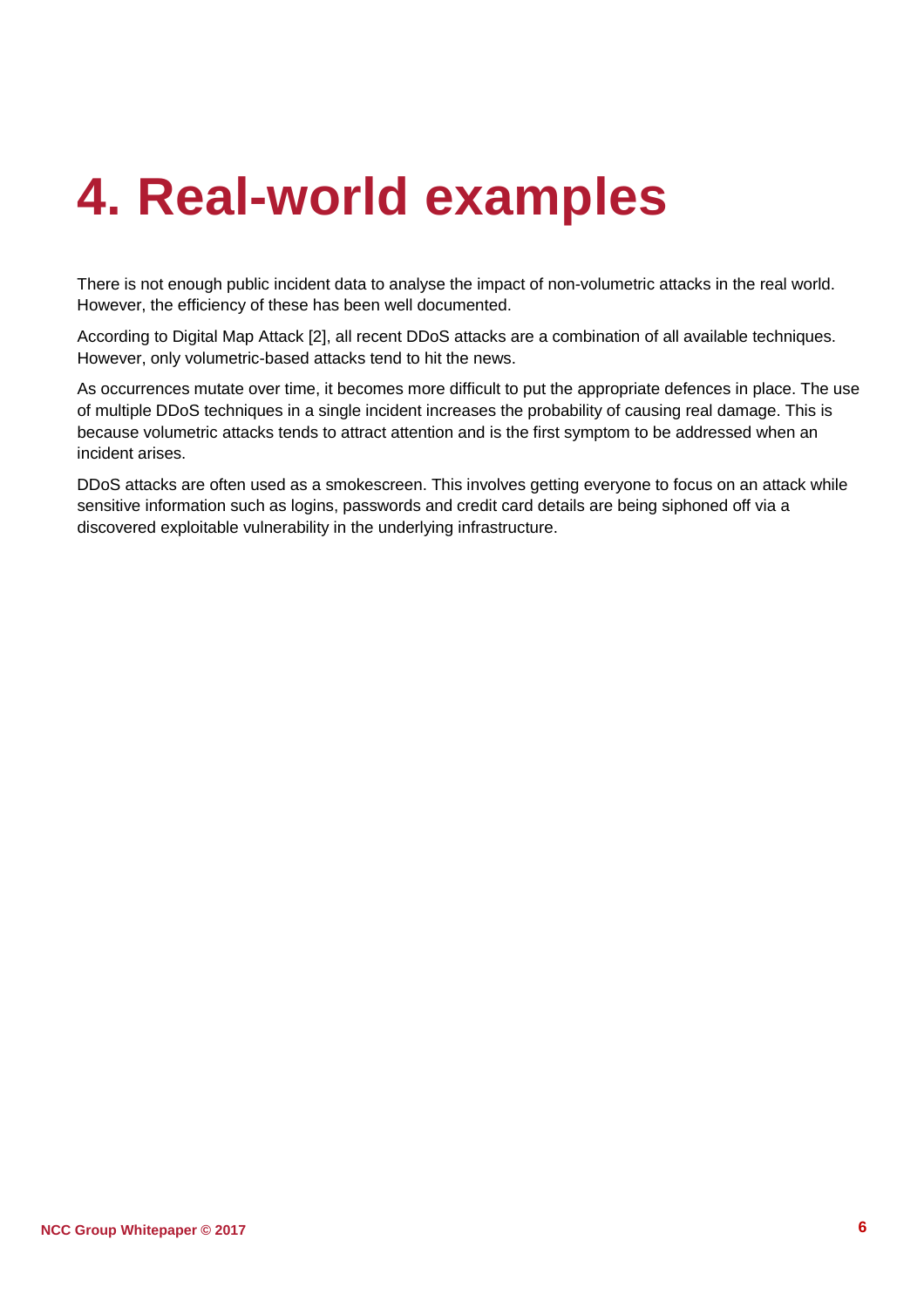## <span id="page-6-0"></span>**5. Techniques**

This section covers the most relevant non-volumetric attacks as well as the tools used and the best mitigations measures.

### **5.1 Spoofed source attack**

IP packets contain a source IP address which can be easily crafted and faked. The receiver will process the packet and interpret the source IP as the sender.

A source spoofing attack is usually combined with other techniques to make it more complex. However, by sending a burst of source-spoofed packets from the same spoofed IP to a server, an attacker can cause the source IP to get blocked on a destination firewall. This attack emulates a flood attack behaviour however it is not aimed at causing disruption to the third party service but instead, to force the third party to block the source IP. As such, it is not considered a volumetric attack.

In this scenario, an attacker wants to prevent the victim from accessing a third party service or the third party accessing the victim. If the third party service is protected by firewalls or any IDS/IPS mechanism, the attacker can launch an attack by spoofing the source address with the victim's IP address. When the firewall detects the attack and blocks the IP address, it will also block the victim's IP address and as a result, the victim will not be able to access the third party service.

Examples of the victim could be a payment provider or DNS server.

**Tools**: Hping2 [3], Nmap [4], Metasploit [5].

#### **5.2 Low & Slow**

There are three main Low & Slow attacks. These are Slow POST, Slow HTTP Headers and Slow Read.

A HTTP Slow POST DoS attack follows the principle of low bandwidth and slow action. It aims to exhaust the allowed connection for web servers without affecting bandwidth or other services. However, the victim will still have bandwidth and CPU power to operate as this attack does not target those elements.

The main approach of this attack consists of the attacker sending a valid HTTP POST header with a 'contenttype' of the message that is being sent. When the server receives the request, a connection is opened, waiting for the number of bytes to be declared in the content-length header. The attacker then sends the message at the slowest rate possible (slightly under timeout, in most cases one byte every 100 seconds). The server will then have to wait until all of the messages are transmitted, which can take a long time. If the attacker opens all possible connections, other users won't be able to connect to the server.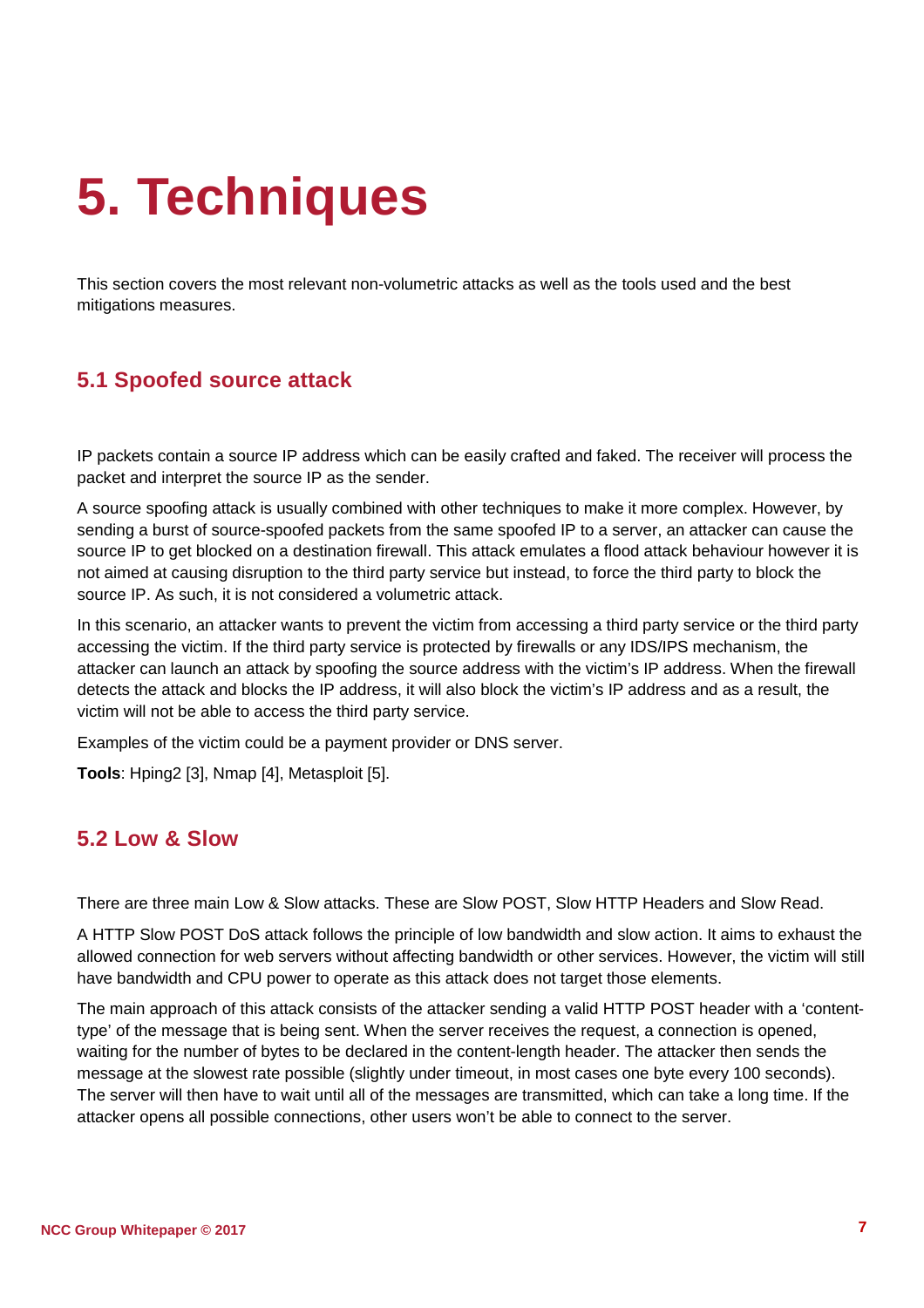Slow HTTP Header attacks work on the same principle. However, instead of sending a POST request on the timeout limit, the HTTP header is used. The attacker sends HTTP headers in partial messages with enough intervals for the connection to keep alive and the request not to be completed.

Slow Read attacks send legitimate application-layer requests but read responses very slowly, thus trying to exhaust the server's connection pool. Slow reading is achieved by advertising a very small number for the TCP Receive Window size and by emptying the clients' TCP receive buffer slowly at the same time. By doing this, it naturally ensures a very low dataflow rate.

The traffic generated by the attacker looks legitimate, making it complicated to detect and therefore more possible to bypass some of the protection systems.

**Tools**: PyLoris [6], Slowloris [7], R.U.D.Y [8], Torshammer [9], High Orbit Ion Cannon (HOIC)

### **5.3 Application attack**

Application attacks relate to application functionalities and are difficult to detect since the attacker is using legitimate traffic. They also have a very wide spectrum as any action that can prevent a valid user from accessing the application is an application DoS [10].

These are aimed at specific application functionalities and it is the abuse of these functionalities that leads to a DoS condition.

Examples of these attacks include:

- Account lockout: An attacker with a list of valid users, forces an account lockout by introducing wrong passwords. As a result, users have to request their account to be unlocked.
- File upload: An attacker exhausts the server's disk capacity with uploaded files and as a result, the server becomes unusable.
- Database exhaustion: An attacker fills the database with fake records.
- Logic errors: A logic flaw in an application such as an infinite loop in redirections might be invoked to deliberately cause a DoS.

It is difficult to be specific and categorise all potential attacks because different applications and web services have different functionalities. The programming languages used to implement web applications services will also have their own potential security issues and quirks.

**Tools**: Nikto [11], Accunetix [12], WebInspect [13], Burp [14], OWASP ZAP [15].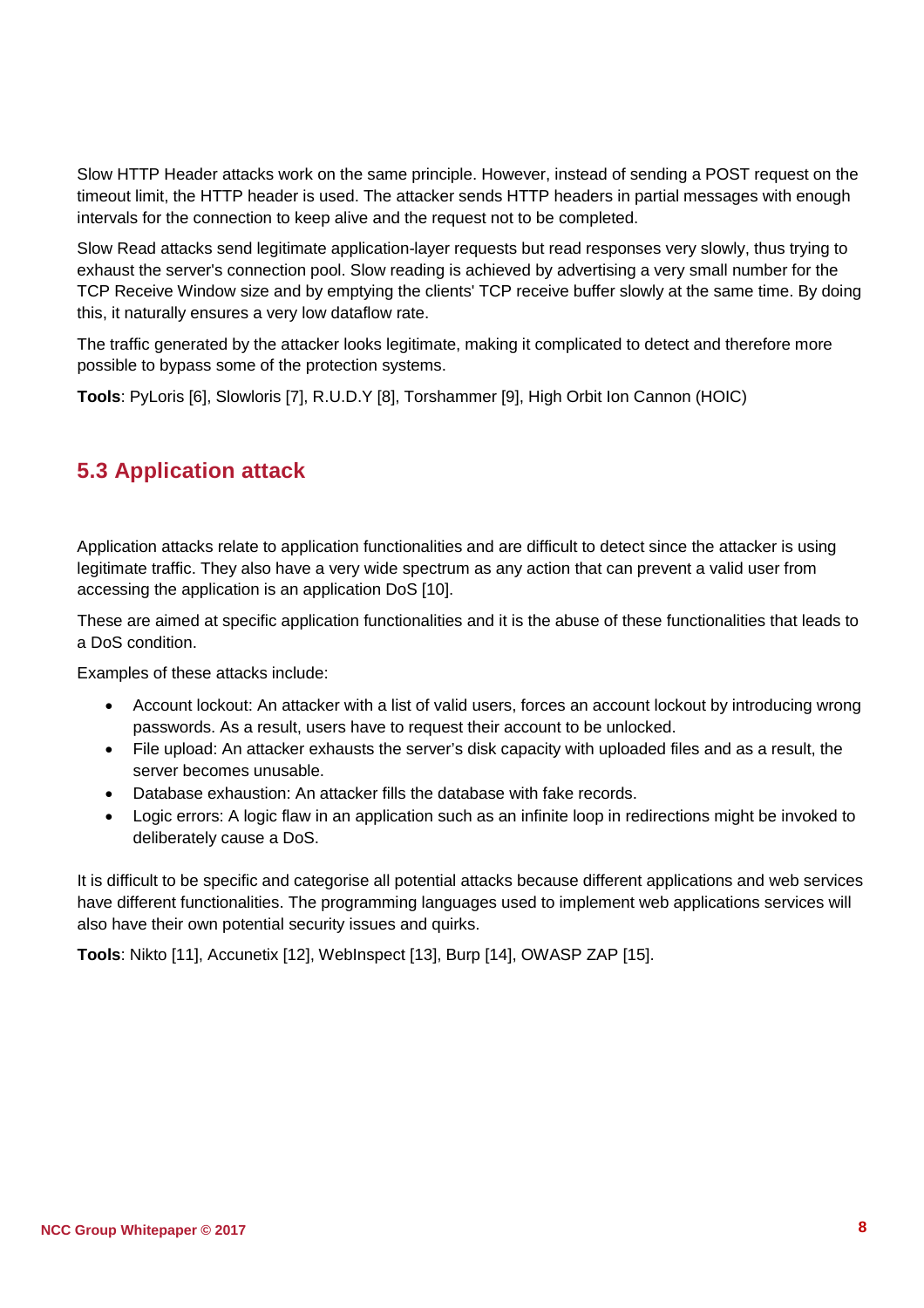### **5.4 DNS poisoning**

When a domain name server does not correctly validate DNS responses from authoritative servers, it can store incorrect responses in the DNS cache table. As a result, any other user trying to resolve that name will be served a poisoned response.

In this scenario, the attacker sends a query to the target DNS server then sends the spoofed reply on behalf of the authoritative DNS server for that domain immediately after. Every DNS request contains a Query ID so the server can differentiate between the different requests and responses. If the target server does not contain the record for the solicited query, it will send a query to the authoritative server. At this point, the attacker can guess the ID and authoritative server, therefore, by sending the poisoned response using the spoofed IP address and ID, the target server will take it as the authoritative response and ignore the genuine response when it arrives. The target server now has a bad DNS record that will get served to anyone asking for it.

**Tools**: ARPwner [16], Metasploit (DNS BailiWicked Host Attack) [17]

#### **5.5 Black Nurse**

Black Nurse [18] exploits how different network device (mainly firewalls) vendors process a specific ICMP packet (Type 3 Code 3). Researchers at TDC-SOC-CERT [19] observed that ICMP Type 3 Code 3 packets were taking significantly more time to be processed than other types. As a result, the attack exploits the processing overhead to cause a service disruption.

This attack can be successful with a low volume of traffic that is between 15Mbps and 18Mbps. This would be suffice to exhaust the network device CPU causing a DoS situation. Most devices return to normal once the attack has ended.

**Tools**: HPing3 [20]

### **5.6 SSL-based DDoS attacks**

A number of vulnerabilities regarding the SSL/TLS protocol have been discovered, however, only three attack vectors have been proven to have a significant impact. These attacks are brute force, with and without cryptography and on SSL renegotiation.

The conclusions on the effectiveness of these attacks are based on the server-based DoS vulnerabilities in an SSL/TLS Protocols master thesis paper that was published in 2012 [21].

The most popular of the attacks is the abuse of the SSL renegotiation functionality. This is because the required CPU time on the server is larger than the time required by the client to do the renegotiation. While the server is still processing the renegotiation request, the client can keep sending additional renegotiation requests aiming to cause DoS. This is done by exhausting the CPU time on the server.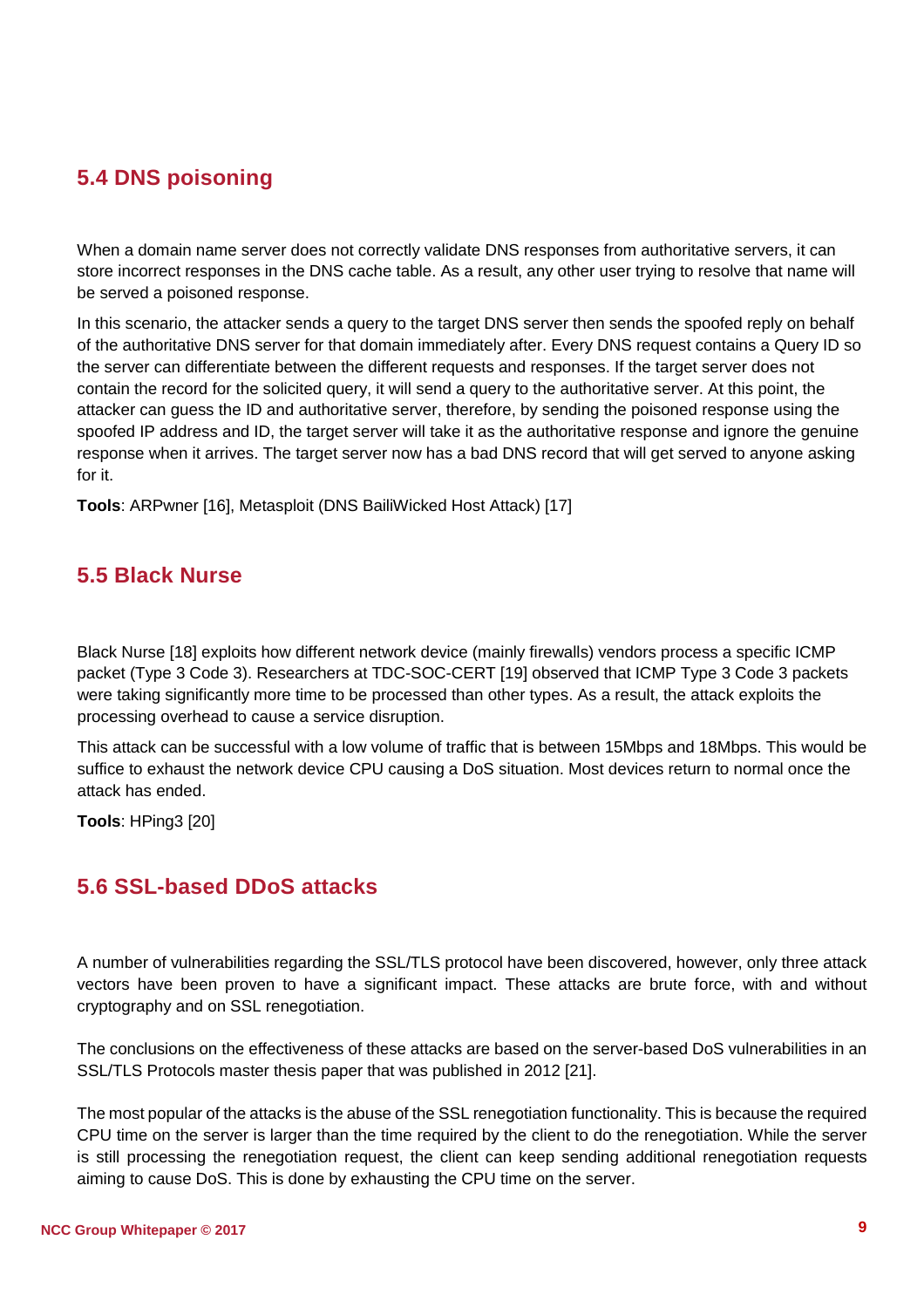The brute force attack with a cryptography tool focuses on executing the maximum number of concurrent SSL connections with the SSL server. This tool/technique has not been proven to be as efficient as the abuse of SSL renegotiation, but its results were better than brute force without cryptography.

The most lightweight tool (sslsqueeze) exploits the brute force without cryptography and has a minimal impact on live operation hosts.

**Tools**: sslsqueeze [22], thc-ssl-dos [23]

#### **5.7 Fragmentation attack**

Fragmentation attacks target the packet reassembling process of the underlying OS or network device.

Well known attacks such as Ping of Death and Teardrop fall into this category and most of the documented attacks are variations of these two. When the victim host tries to reassemble the received packets, the specially crafted packets exploit vulnerabilities in the reassembling process, resulting in the host crashing, hanging or rebooting.

**Tools**: HPing3 [24], Nemesy13

#### **5.8 Shrew attack**

The shrew attack is a DoS attack on the Transmission Control Protocol (TCP). By abusing two protocol features, Round Trip Time (RTT) and Retransmission Time Out (RTO), an attacker can impact the actual transmission rate of data. The victim will be throttled to near-zero throughput while the attacker will have a low average rate, making it difficult for counter-DoS mechanisms to detect.

This attack is based on theory and at the time of writing it has not been observed in the wild. No tools have been identified apart from a proof of concept. [25]

**Tools**: Proof of concept available on the reference site.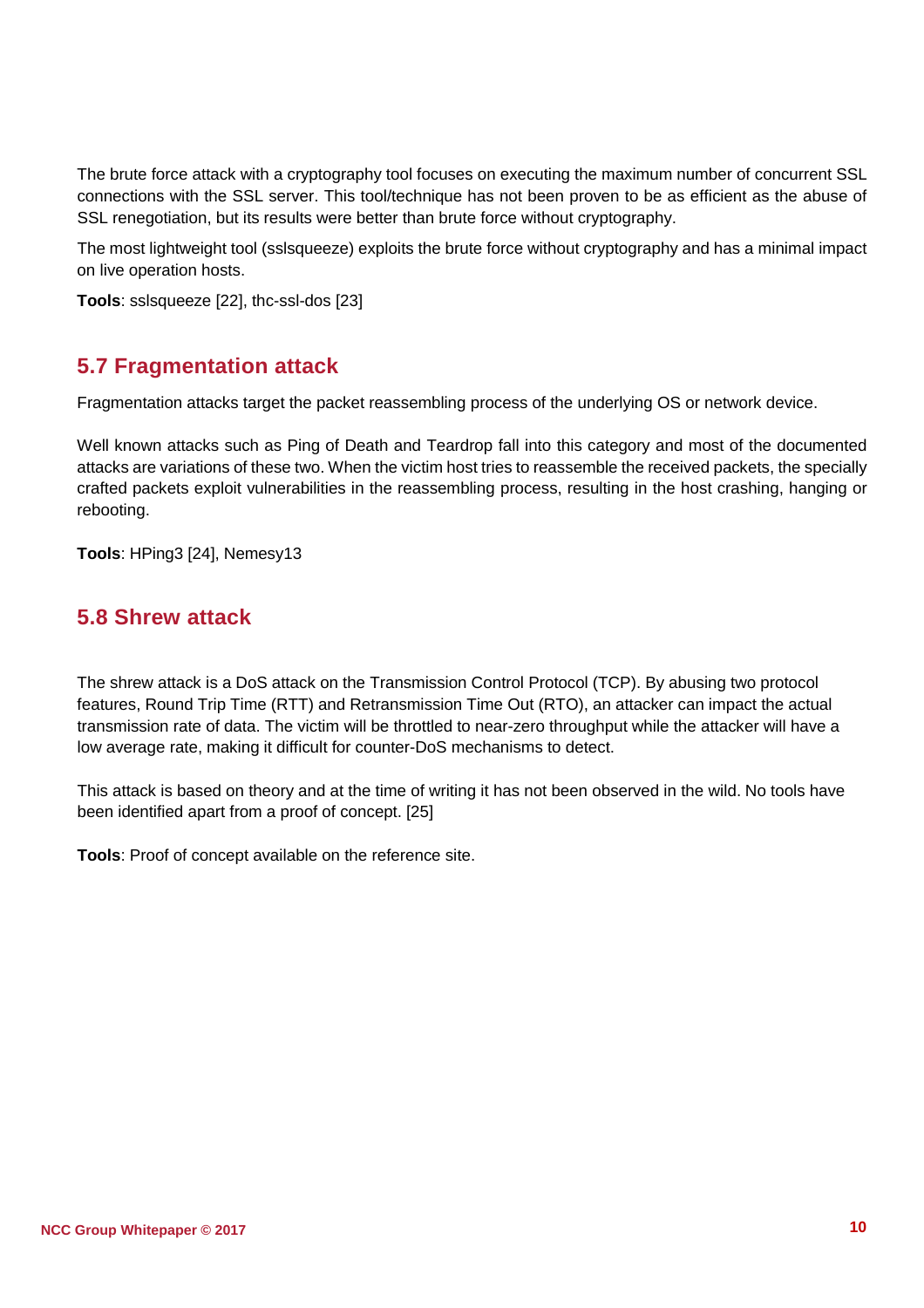# <span id="page-10-0"></span>**6. Classification**

The table below shows a classification of the attacks described in the previous section.

The parameters to classify the attacks are based on the definitions provided at the beginning of this document.

| <b>Attack</b>         | Connection/<br>connectionless | <b>Volumetric/</b><br>non-volumetric | Direction/<br>reflection | Layer          |
|-----------------------|-------------------------------|--------------------------------------|--------------------------|----------------|
| <b>Spoofed source</b> | <b>Both</b>                   | <b>Both</b>                          | Reflection               | <b>Network</b> |
| Low & Slow            | Connection                    | Non-volumetric                       | <b>Directed</b>          | <b>Network</b> |
| <b>Application</b>    | Connection                    | Non-volumetric                       | Directed                 | Application    |
| <b>DNS poisoning</b>  | Connectionless                | Non-volumetric                       | Reflection               | <b>Network</b> |
| <b>Black Nurse</b>    | Connection                    | Non-volumetric                       | Directed                 | <b>Network</b> |
| <b>SSL-based</b>      | Connection                    | Non-volumetric                       | <b>Directed</b>          | Application    |
| <b>Fragmentation</b>  | Connection                    | Non-volumetric                       | <b>Directed</b>          | <b>Network</b> |
| <b>Shrew</b>          | Connection                    | Non-volumetric                       | Directed                 | <b>Network</b> |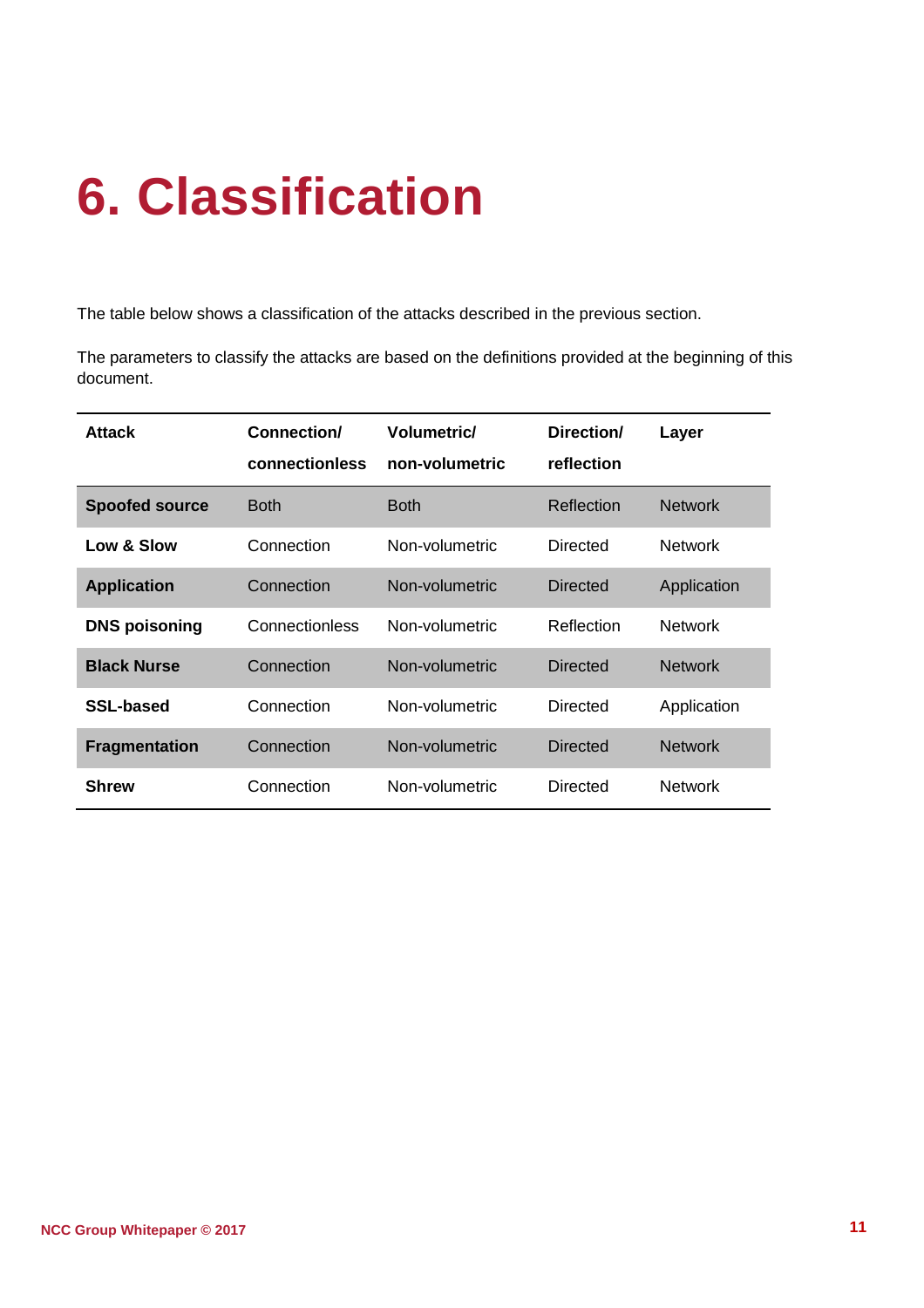# <span id="page-11-0"></span>**7. The cloud & non-volumetric DDoS**

Cloud providers are moving towards providing DDoS mitigation for the cloud. However, most of these mitigation defences are volumetric based. They are the simplest metrics used to analyse attack behaviour and they are also unlikely to detect the slow volume attacks that look like legitimate types of traffic.

Today, it makes little difference as to whether applications are running on real hardware, or out in the cloud when under a non-volumetric type attack. Therefore, appropriate defences need to be put into place on the applications and servers.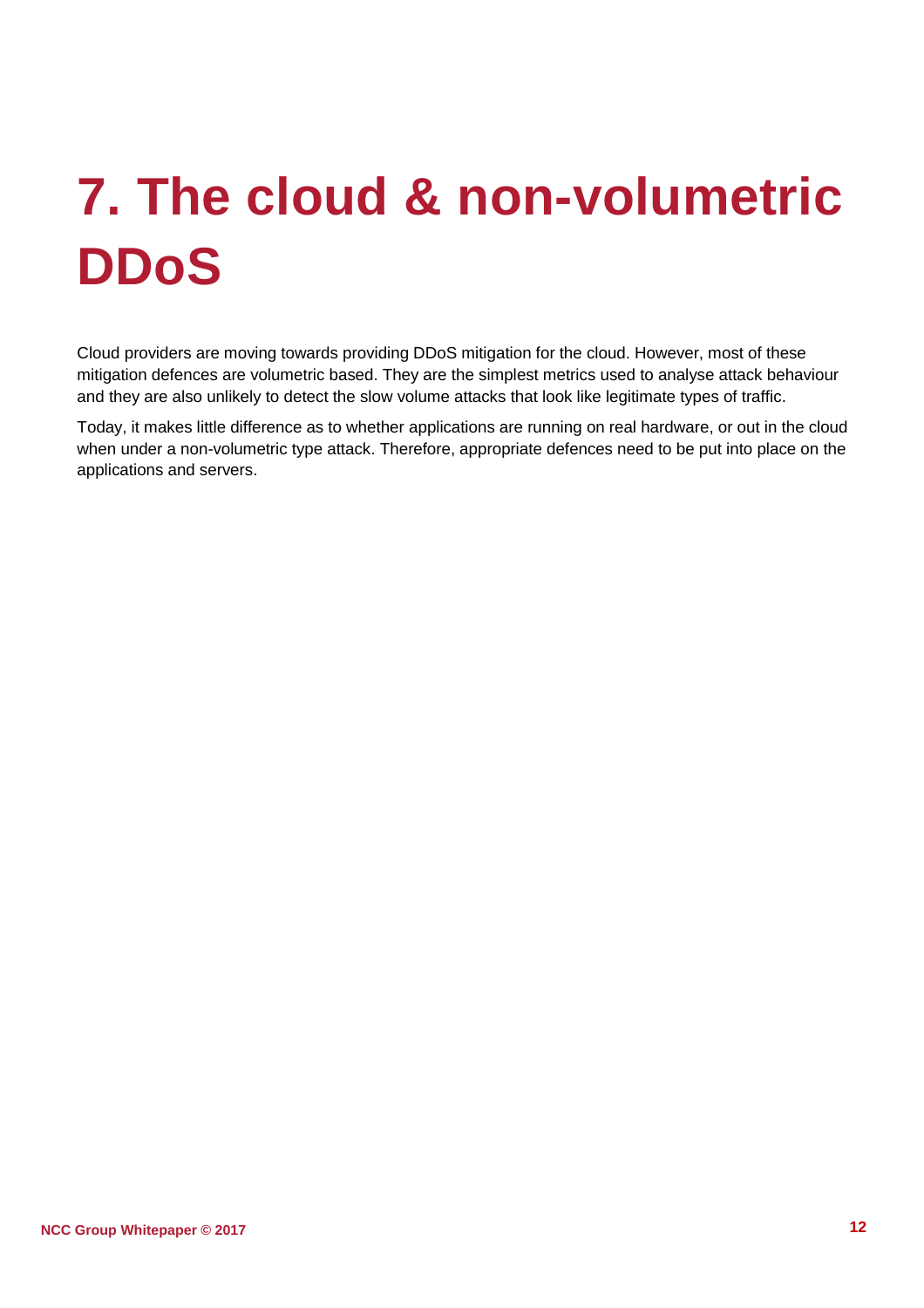## <span id="page-12-0"></span>**8. Defences**

It is possible to harden servers against these types of attacks by keeping all software up-to-date and ensuring secure configuration. It is also worth considering installation of DDoS Mitigation technology sat between servers and the Internet.

### **8.1 AntiSpoofing**

In 2000, the IETF published a common practices document (BCP 38 [26]) about defending against DoS attacks which employ IP source address spoofing.

This should be employed at borders with the Internet so that internal users cannot initiate spoofed IP attacks. However, this does not help with spoofing a target's IPs and causing reflective attacks against a target. It also doesn't help with spoofing a third party's IP address when attacking a target so that the target can block the IP address, stopping any legitimate access to the third party.

### **8.2 Low & Slow**

Web servers should be fully patched and configured to run an up-to-date Operating System (OS).

Low and Slow attacks are difficult to defend against for a number of reasons. The traffic generated is very similar to legitimate traffic, which makes it very difficult for network devices to detect them. The amount of traffic required is also very small, therefore, it will be unnoticed by most anti-DoS defence mechanisms.

Recommendations and mitigations include:

- Define minimum acceptable values and reject slower connections
- Set up an absolute connection timeout when possible
- Use of a reverse proxy

Note that adjusting timeout parameters can result in dropping legitimate connections.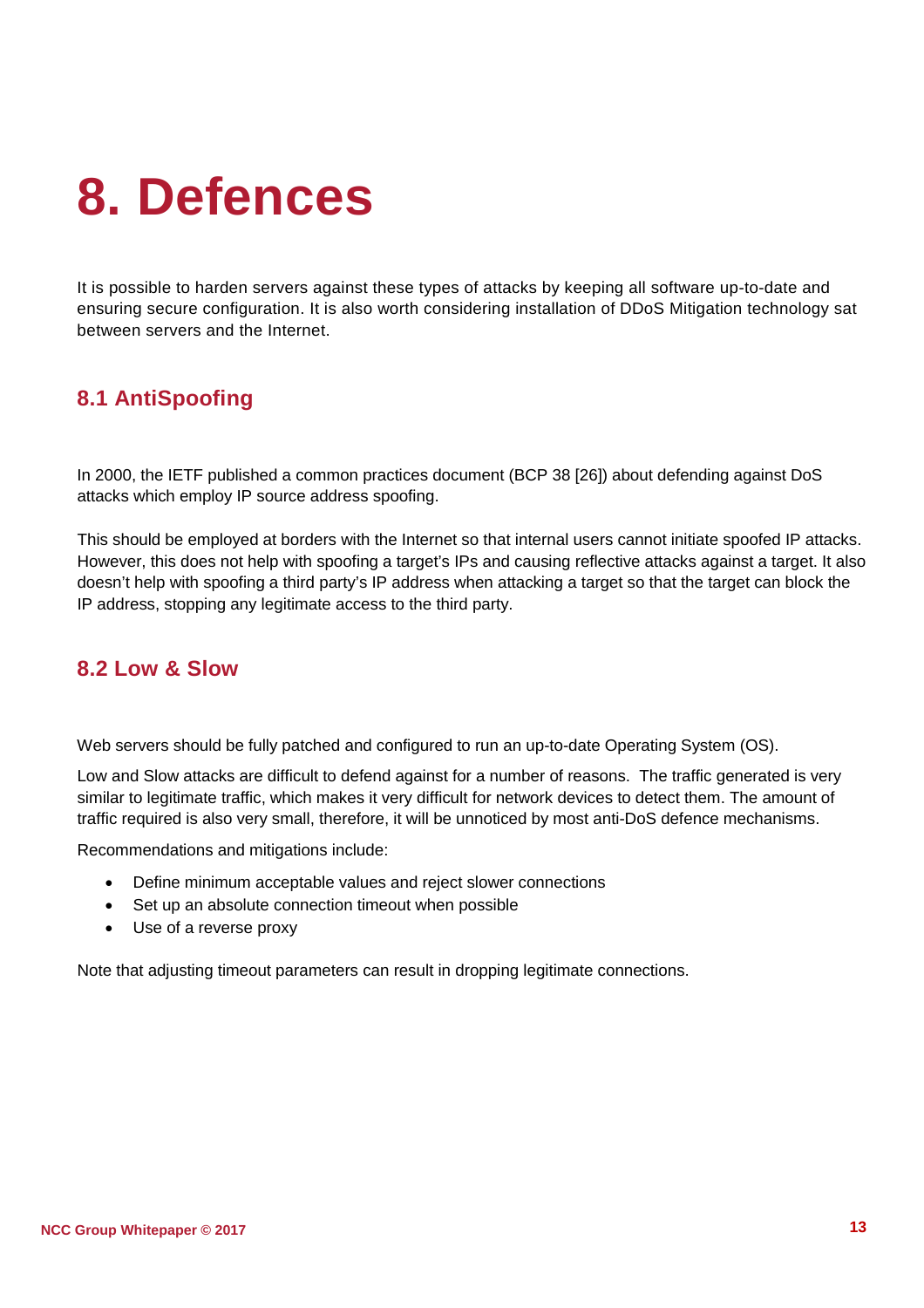### **8.3 Application attack**

Defending against application attacks is difficult. This is because different applications can have different vulnerabilities that can lead to a DoS condition. However, following best practices can help reduce the risk of exposure, for instance:

- Use secure coding methodologies and train developers in secure and defensive coding
- Use a Web Application Firewall (WAF)
- Perform penetration testing of applications before exposing them to the Internet

### **8.4 DNS poisoning**

DNSSEC would be the better solution as the security extensions for DNS add the security controls to prevent this attack, however, DNSSEC implementation rate is marginal.

Without DNSSEC, DNS Servers should be fully patched and running an up-to-date OS. Modern DNS servers such as bind from version 9.50-P1 onwards include security checks that will prevent DNS poisoning attacks. These mitigations include:

- Source port randomisation
- Cryptographic nonces

It is also important to control who is allowed to make recursive DNS requests against DNS servers (i.e. Internet IPs disabled, internal IPs allowed).

#### **8.5 Black Nurse**

The recommendation from TDC [27] is to deny ICMP type 3 messages sent to the WAN interface of Cisco ASA firewalls in order to prevent the Black Nurse attack.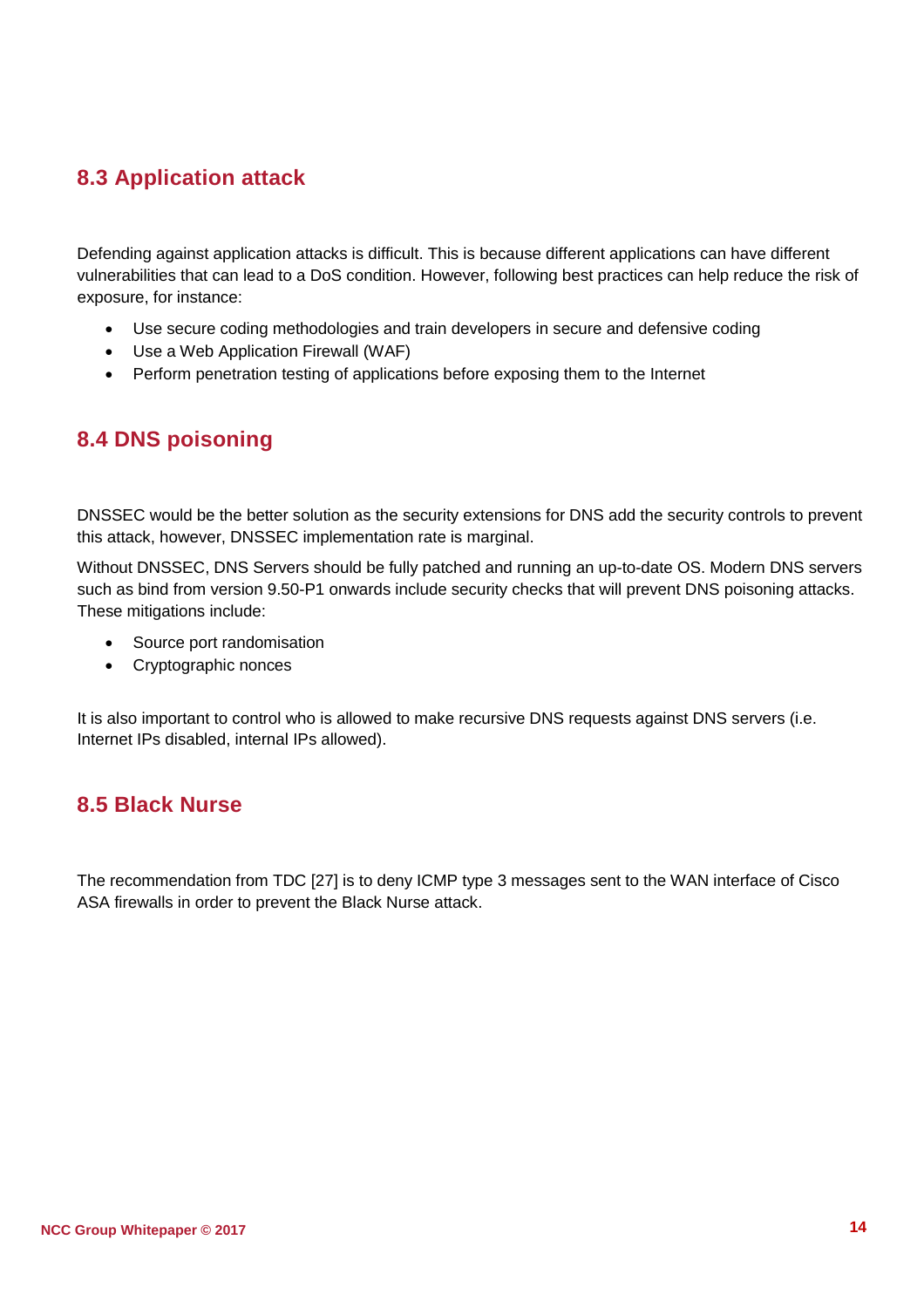### **8.6 SSL-based DDoS**

The most effective method to defend against SSL renegotiation attacks is to disable SSL renegotiation support on the Web Server.

Most DDoS protection providers do not inspect SSL traffic. Inspecting SSL traffic would require decryption, analysis then re-encrypt which would result in an unacceptable overhead due to the computational cost of these operations (in addition to potential privacy impact issue). Mitigations to brute force, with or without cryptography, are in line with any other flood mitigation. The overhead in processing is not as big to take down a service with a single connection and as a result, the behaviour of an attack using brute force techniques will be similar to a flood attack.

### **8.7 Fragmentation**

IP fragmentation attacks are mitigated in several different ways, depending on the type and severity of the attack. Most mitigation methods ensure that malicious data packets never reach their target destinations. The most common involves inspecting incoming packets for violations of fragmentation rules (e.g. using a router or a secured proxy).

Disabling allowed fragmented packets may help, but this may cause issues with VPN tunnels.

#### **8.8 Shrew**

According to the attack publishers, there are two ways to mitigate this attack. One is throttling the requests in order to control the short bursts and the other relies on DoS detection algorithms in network devices.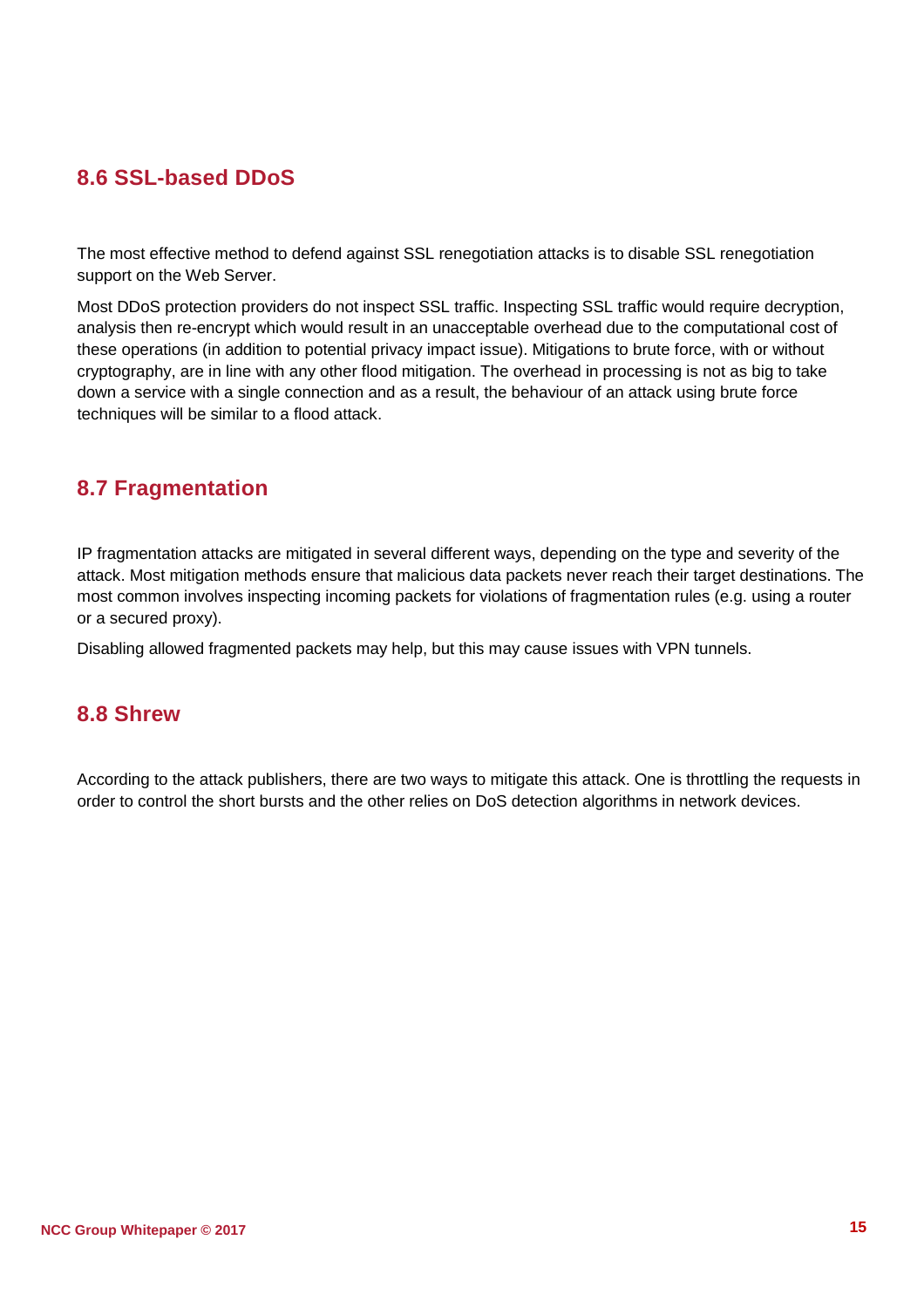# <span id="page-15-0"></span>**9. Conclusion**

DDoS attacks are increasing at significant rates and having significant impact. A recent report [28] cites \$2.5M per attack, this includes volumetric attacks.

While hardening and keeping software up-to-date helps, it may make sense to implement additional DDoS mitigations through appliances and services whose focus is on DDoS mitigation.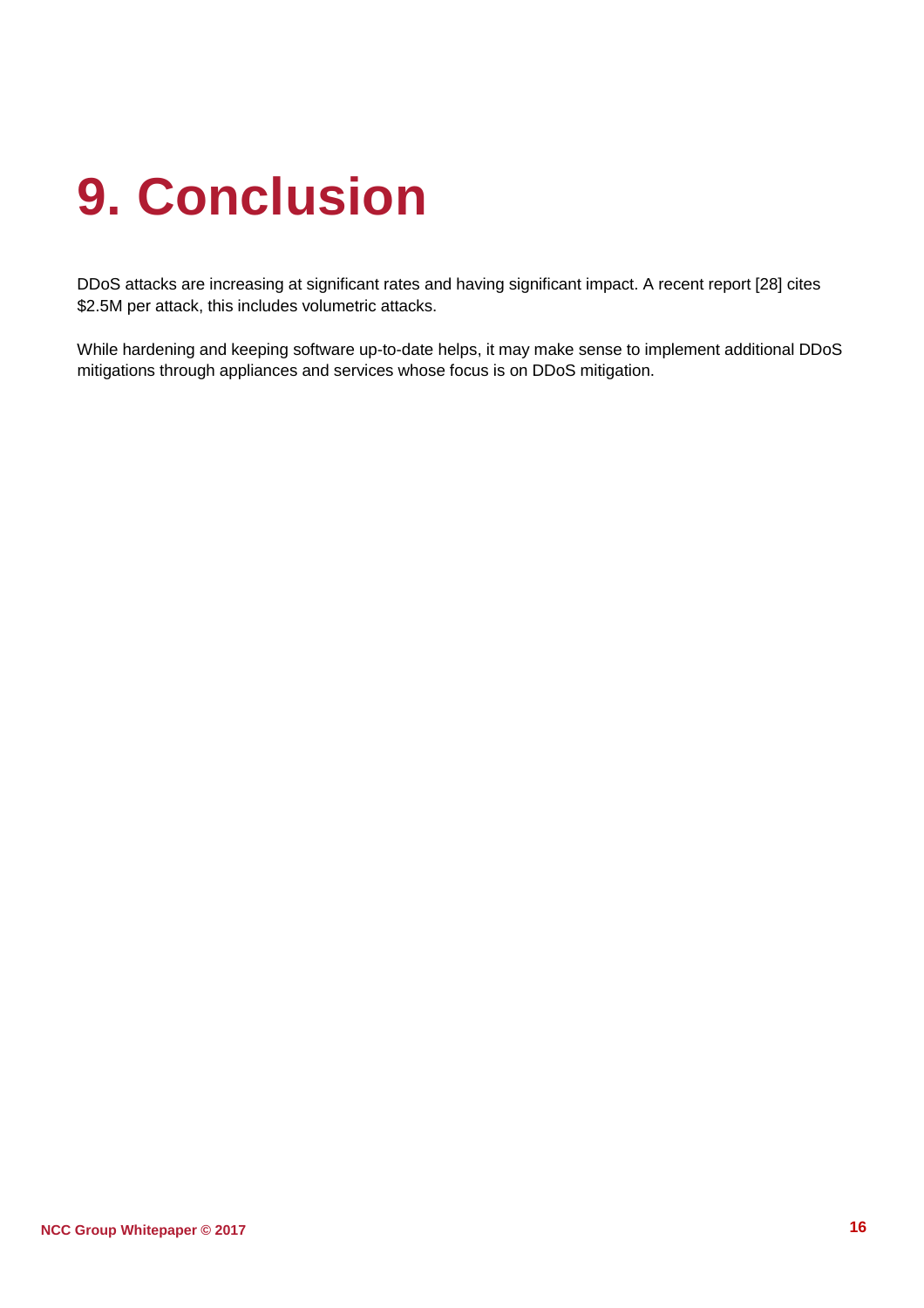# **10. Further reading**

Spate of email extortion campaigns threatening DDoS attacks reported in US [https://www.nccgroup.trust/uk/about-us/newsroom-and-events/news/2015/august/spate-of-email-extortion](https://www.nccgroup.trust/uk/about-us/newsroom-and-events/news/2015/august/spate-of-email-extortion-campaigns-threatening-ddos-attacks-reported-in-us/)[campaigns-threatening-ddos-attacks-reported-in-us/](https://www.nccgroup.trust/uk/about-us/newsroom-and-events/news/2015/august/spate-of-email-extortion-campaigns-threatening-ddos-attacks-reported-in-us/)

The Register: DDoS, the cloud and you - [https://www.nccgroup.trust/uk/about-us/newsroom-and](https://www.nccgroup.trust/uk/about-us/newsroom-and-events/in-the-media/2016/july/the-register-ddos-the-cloud-and-you/)[events/in-the-media/2016/july/the-register-ddos-the-cloud-and-you/](https://www.nccgroup.trust/uk/about-us/newsroom-and-events/in-the-media/2016/july/the-register-ddos-the-cloud-and-you/)

What DDoS disasters can teach us about securing the Internet of Things [https://www.nccgroup.trust/uk/about-us/newsroom-and-events/blogs/2016/october/what-ddos-disasters](https://www.nccgroup.trust/uk/about-us/newsroom-and-events/blogs/2016/october/what-ddos-disasters-can-teach-us-about-securing-the-internet-of-things/)[can-teach-us-about-securing-the-internet-of-things/](https://www.nccgroup.trust/uk/about-us/newsroom-and-events/blogs/2016/october/what-ddos-disasters-can-teach-us-about-securing-the-internet-of-things/) 

Digital Smokescreen Diversion Use in Sophisticated Attacks - [https://www.nccgroup.trust/uk/about](https://www.nccgroup.trust/uk/about-us/newsroom-and-events/blogs/2015/august/digital-smokescreen-diversion-use-in-sophisticated-attacks/)[us/newsroom-and-events/blogs/2015/august/digital-smokescreen-diversion-use-in-sophisticated-attacks/](https://www.nccgroup.trust/uk/about-us/newsroom-and-events/blogs/2015/august/digital-smokescreen-diversion-use-in-sophisticated-attacks/)

Why economics and the free market likely contributed to Friday's Internet service disruption [https://www.nccgroup.trust/uk/about-us/newsroom-and-events/blogs/2016/october/why-economics-and](https://www.nccgroup.trust/uk/about-us/newsroom-and-events/blogs/2016/october/why-economics-and-the-free-market-likely-contributed-to-fridays-internet-service-disruption/)[the-free-market-likely-contributed-to-fridays-internet-service-disruption/](https://www.nccgroup.trust/uk/about-us/newsroom-and-events/blogs/2016/october/why-economics-and-the-free-market-likely-contributed-to-fridays-internet-service-disruption/) 

### **10.1 Further reading resources**

NCC Group's DDoS Assured [https://www.nccgroup.trust/uk/our-services/security-consulting/managed](https://www.nccgroup.trust/uk/our-services/security-consulting/managed-and-hosted-security-services/vulnerability-management-and-detection/)[and-hosted-security-services/vulnerability-management-and-detection/](https://www.nccgroup.trust/uk/our-services/security-consulting/managed-and-hosted-security-services/vulnerability-management-and-detection/)

<span id="page-16-0"></span>NCC Group's DDoS Secure [https://www.nccgroup.trust/uk/our-services/security-consulting/technology](https://www.nccgroup.trust/uk/our-services/security-consulting/technology-solutions/defence-in-depth/)[solutions/defence-in-depth/](https://www.nccgroup.trust/uk/our-services/security-consulting/technology-solutions/defence-in-depth/)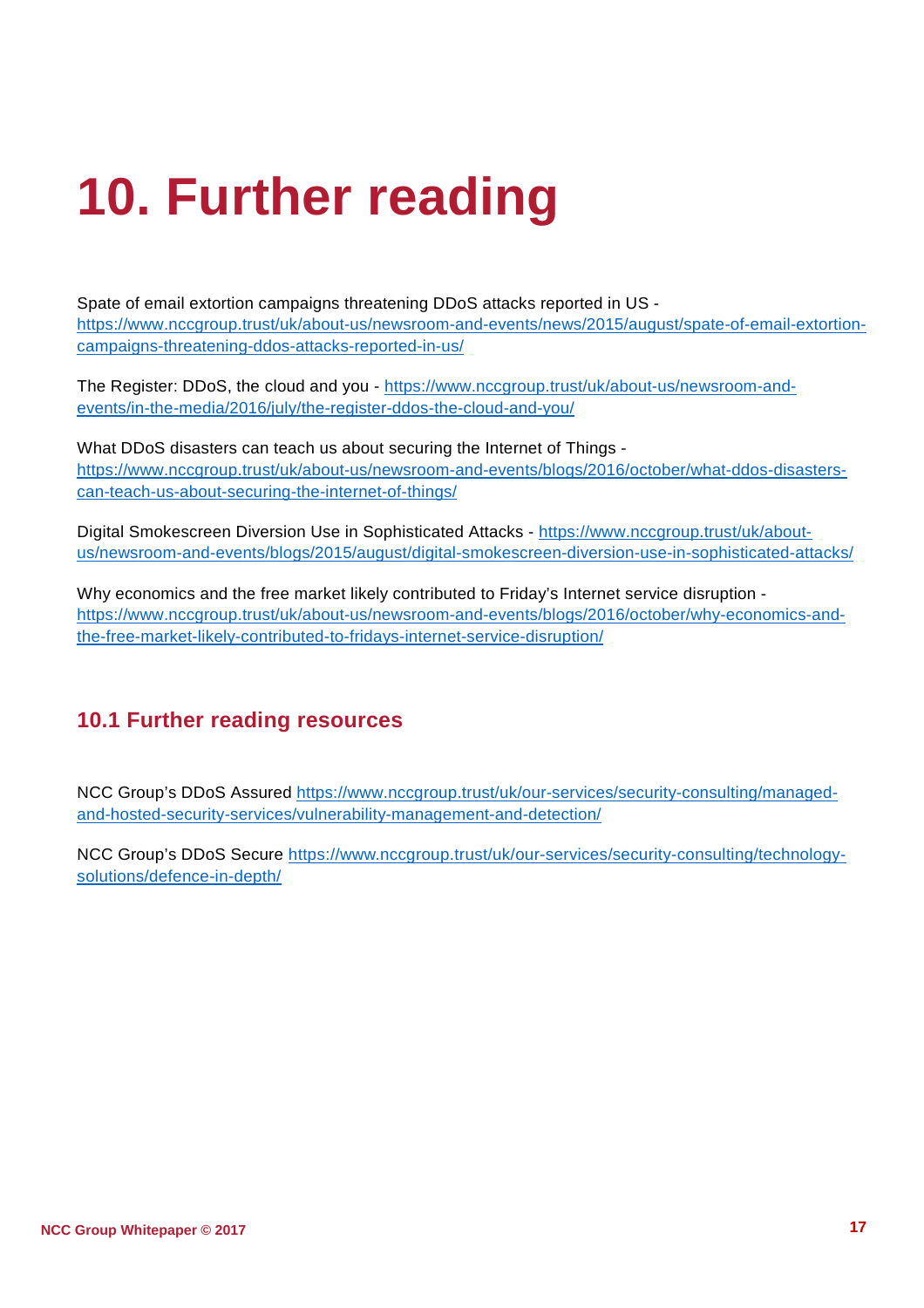## **11. References**

- [1] <https://security.radware.com/ddos-knowledge-center/ddos-chronicles/ddos-attacks-history/>
- [2] [http://www.digitalattackmap.com](http://www.digitalattackmap.com/)
- [3] <http://www.hping.org/>
- [4] <https://nmap.org/>
- [5] <https://www.metasploit.com/>
- [6] <https://motoma.io/pyloris/>
- [7] <https://github.com/llaera/slowloris.pl>
- [8] <https://code.google.com/p/r-u-dead-yet/>
- [9] <https://github.com/dotfighter/torshammer>
- [10] [https://www.nccgroup.trust/globalassets/our-research/uk/whitepapers/the-new-ddos-battleground-white](https://www.nccgroup.trust/globalassets/our-research/uk/whitepapers/the-new-ddos-battleground-white-paper-final.pdf)[paper-final.pdf](https://www.nccgroup.trust/globalassets/our-research/uk/whitepapers/the-new-ddos-battleground-white-paper-final.pdf)
- [11] <https://github.com/sullo/nikto>
- [12] <https://www.acunetix.com/>
- [13] <https://saas.hpe.com/en-us/software/webinspect>
- [14] <https://portswigger.net/burp/>
- [15] [https://www.owasp.org/index.php/OWASP\\_Zed\\_Attack\\_Proxy\\_Project](https://www.owasp.org/index.php/OWASP_Zed_Attack_Proxy_Project)
- [16] <https://github.com/ntrippar/ARPwner>
- [17] <https://www.metasploit.com/>
- [18] [http://blacknurse.dk](http://blacknurse.dk/)
- [19] <http://www.netresec.com/?page=Blog&month=2016-11&post=BlackNurse-Denial-of-Service-Attack>
- [20] <http://tools.kali.org/information-gathering/hping3>
- [21] <https://www.jbisa.nl/download/?id=17683062>